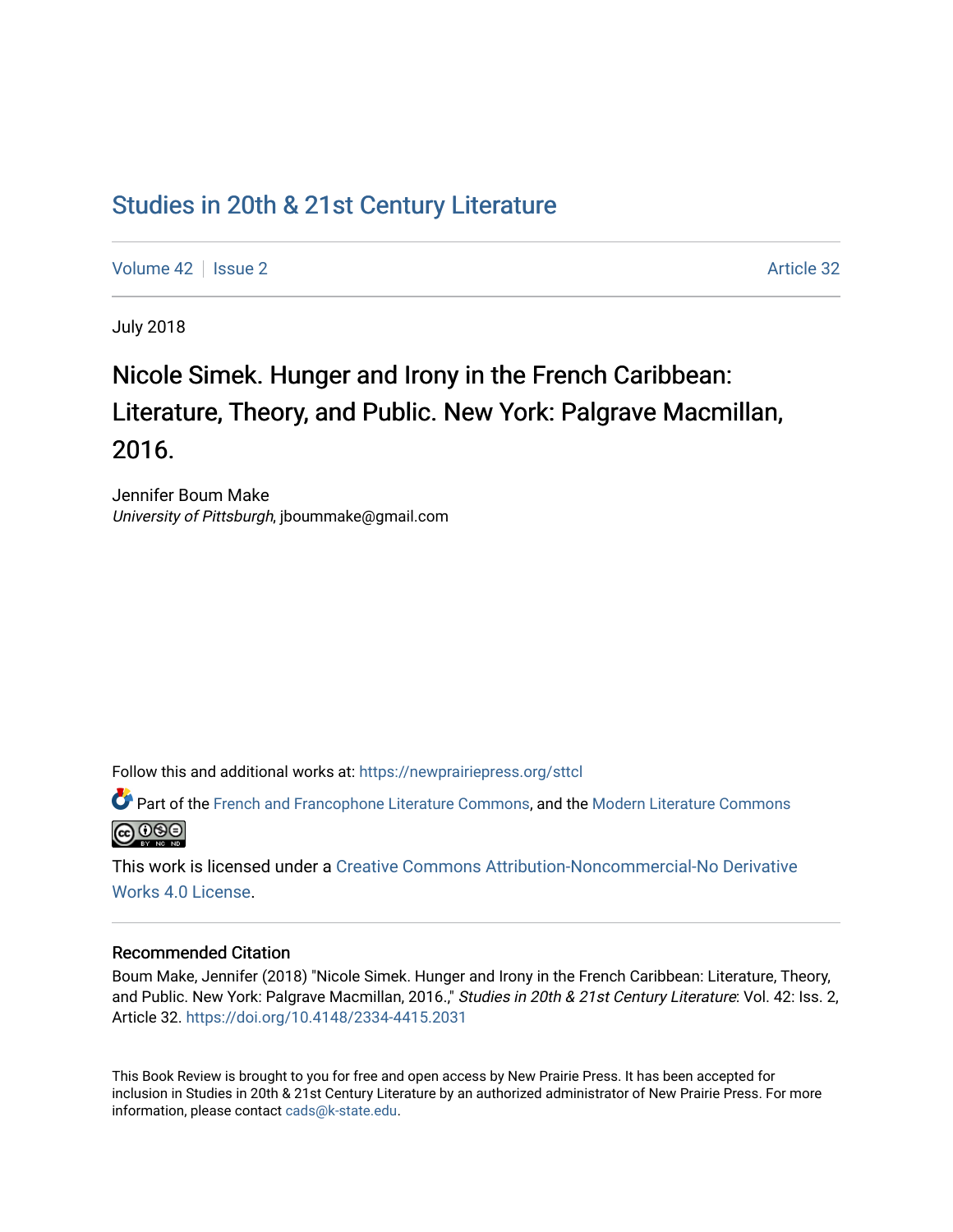## Nicole Simek. Hunger and Irony in the French Caribbean: Literature, Theory, and Public. New York: Palgrave Macmillan, 2016.

## Abstract

Review of Nicole Simek. Hunger and Irony in the French Caribbean: Literature, Theory, and Public. New York: Palgrave Macmillan, 2016. ix + 201 pp.

### Keywords

hunger, irony, French Caribbean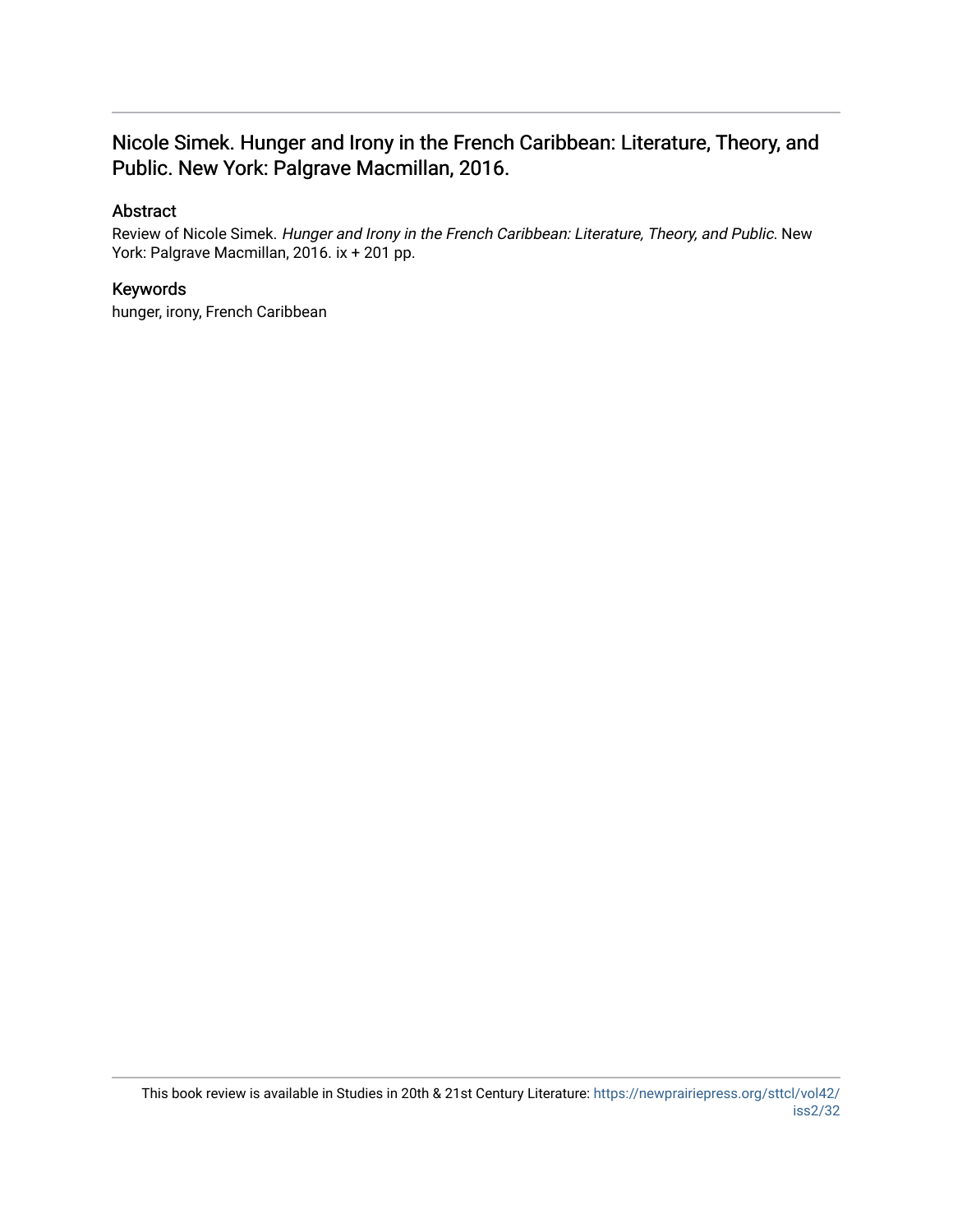Nicole Simek. *Hunger and Irony in the French Caribbean: Literature, Theory, and Public*. New York: Palgrave Macmillan, 2016. ix + 201 pp.

In her most recent monograph to date, *Hunger and Irony in the French Caribbean*, Nicole Simek examines the connections between hunger and irony to think through texts from the Antillean islands of Guadeloupe and Martinique and situate them within particular social, political, and ethical considerations. Critical works on irony in Postcolonial Studies, such as Gloria Nne Onyeoziri's *Shaken Wisdom: Irony and Meaning in Postcolonial African Fiction* (2011), have considered its potential to undermine authority and power in the early postindependence period and disrupt hierarchies of meaning in the interpretation of colonial and postcolonial experiences. Simek's perspective intersects with Nne Onyoziri and other postcolonial critics' attempts to unravel forms of oppression in the circulation, distribution, and recognition of knowledge and systems of meaning in contemporary cultural productions. In *Hunger and Irony*, Simek writes from the Francophone perspective referencing authors such as Maryse Condé, Patrick Chamoiseau, and Gisèle Pineau.

Simek understands hunger beyond a simple biological need for nourishment. Instead, the trope of irony reveals hunger's aesthetic appeal and its simultaneous resistance to predominant images of the colonized subject having too little to eat or eating gluttonously. For Simek, there is irony in subverting the primary basic need for food and notions of lack or excess thereof. The trope of irony displaces controlling colonial narratives of hunger and starvation in the context of French Caribbean literature and offers a critical lens that sustains multiple meanings and interpretations of hunger.

Furthermore, the ways Simek reads irony in texts of her corpus have ethical implications with regard to our habits of reading and writing more generally, and in literary and theoretical modes of discourse more specifically. Simek already develops the metaphor of "eating" in *Eating Well, Reading Well: Maryse Condé and the Ethics of Interpretation* (Rodopi, 2007), where she focuses on the possibility for reading and writing to be ethical "eating" practices that inspire openness to difference. *Hunger and Irony* reads as additional chapters to this previous work, suggesting that there is irony in eating, which generates an insatiable hunger for new meanings and interpretations, but which always leaves room for ambiguity and the constant making and unmaking of certainty. By highlighting this irony, Simek proposes new ways of understanding writing and reading habits.

Chapter 1, "Living on the Edge," serves as an introduction to comment on the association between hunger and irony—two terms which can at first seem incompatible given that, as Simek notes, "hunger's urgency appears material, selfevident, even non-discursive, and thus beyond irony" (2). Yet, through the lens of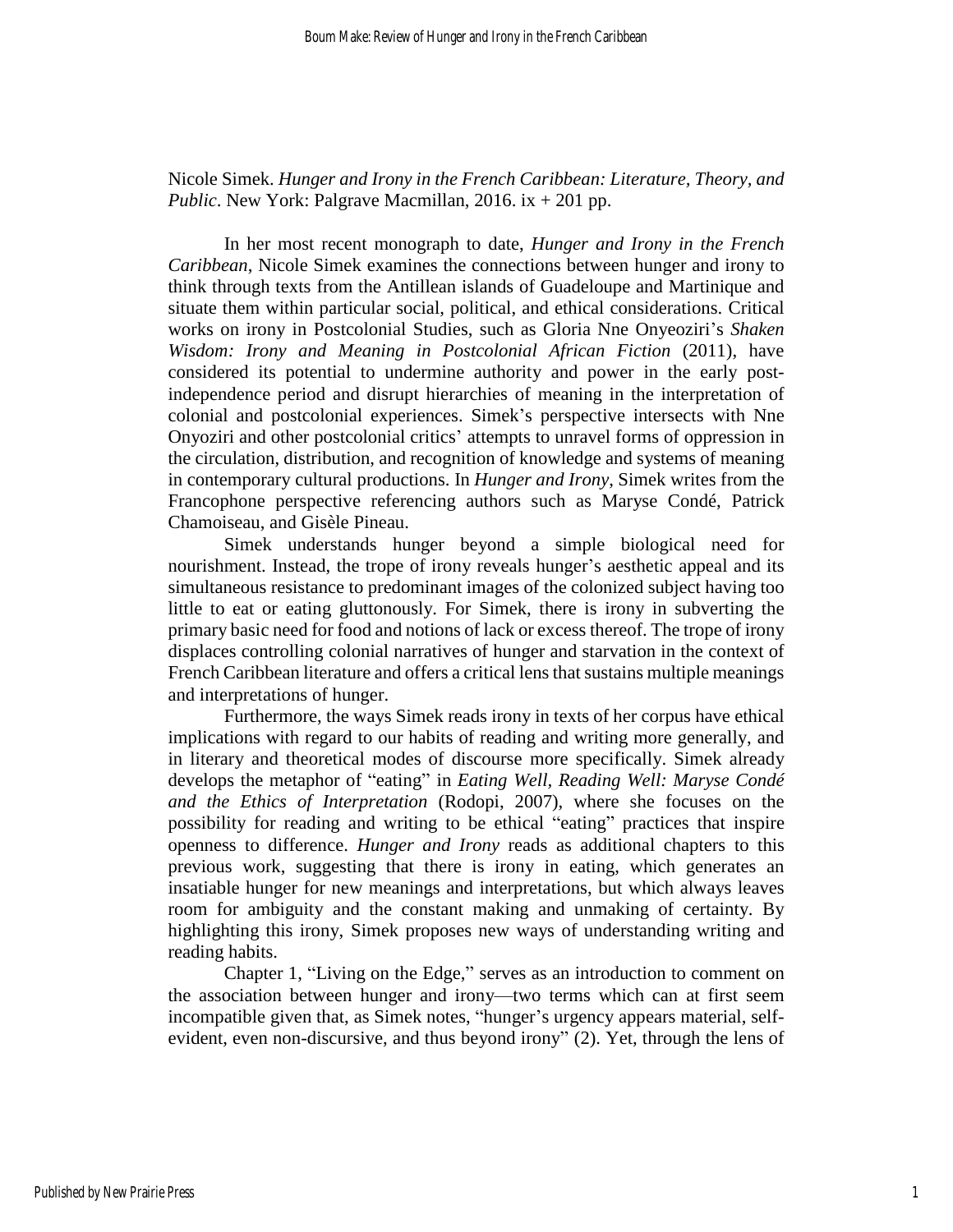irony, alternate understandings of hunger provide a reflection on ways form and style can engage productively with particular historical conditions and political realities of repression and oppression in the postcolonial context. Simek's analyses of contemporary French Caribbean texts in all five remaining chapters of *Hunger and Irony* feast on their ethical, political, and theoretical subtexts by putting the interrelation between irony and hunger to work.

In chapter 2, "Theory or Over-Eating," Simek aims to blur the boundaries between literature and theory in her readings of Patrick Chamoiseau's 1988 *Solibo Magnifique* (*Solibo Magnificent*) and Maryse Condé's 2003 *Histoire de la femme cannibale* (*The Story of the Cannibal Woman*)*.* She applies Edouard Glissant's notion of "opacity" to outline zones of contact between literary and theoretical discourses, which challenges the so-called partition between theory and literature. In fact, discerning an opacity between the two suggests relying on the potential of irony to destabilize established frameworks of knowledge by way of always signaling the persistent proliferation of additional and yet unknown meanings, and therefore resist assimilation within broader theoretical frameworks.

Building on the initial critical impetus for sustaining uncertainty by way of hungry ironies and their creative potential, chapter 3, "Ironic Intent," elaborates on ways irony contributes to the meaning-making process in Patrick Chamoiseau's 1997 *Écrire en pays dominé* (*Writing in a Dominated Land*), Gisèle Pineau's 2010 *Folie, aller simple: Journée ordinaire d'une infirmière* ('Madness, One-way Ticket: An Ordinary Day in the Life of a Nurse'), and Maryse Condé's 2012 *La vie sans fards* ('Life without Makeup'). Looking specifically at texts with autobiographical or self-fiction elements, Simek reveals how deciphering irony in a text challenges authorial control and notions of intentionality and interpretation, which allows room for non-meaning, or meaning unknown to self and others. As a result, the very notion of authorial control is treated ironically and becomes more or less obsolete. In light of the dissolution of authorial control, Simek contends, interpreting the text becomes a collective meaning-making endeavor dependent upon a relationship between the author and the reader.

The notions of opacity and visibility come into tension with each other in chapter 4, "In the Belly of the Beast: Irony, Opacity, Politics." In particular, irony, Simek argues, shields against absolute truths and certainty resulting from a requirement for transparency that thinkers like Edouard Glissant highlight in Western thought. In her discussion of Simone Schwartz-Bart's 1979 *Ti Jean L'horizon* (*Between Two Worlds*) and 2009 *Manifeste pour les "produits" de haute nécessité* (*Manifesto for the "Products" of High Necessity*), Simek welds together irony's presumed negativity and poetic language to counter, in particular, presumably self-evident truths about the absolute and unchanging reality of capitalism and consumerist cultures. In doing so, both irony and poetic language